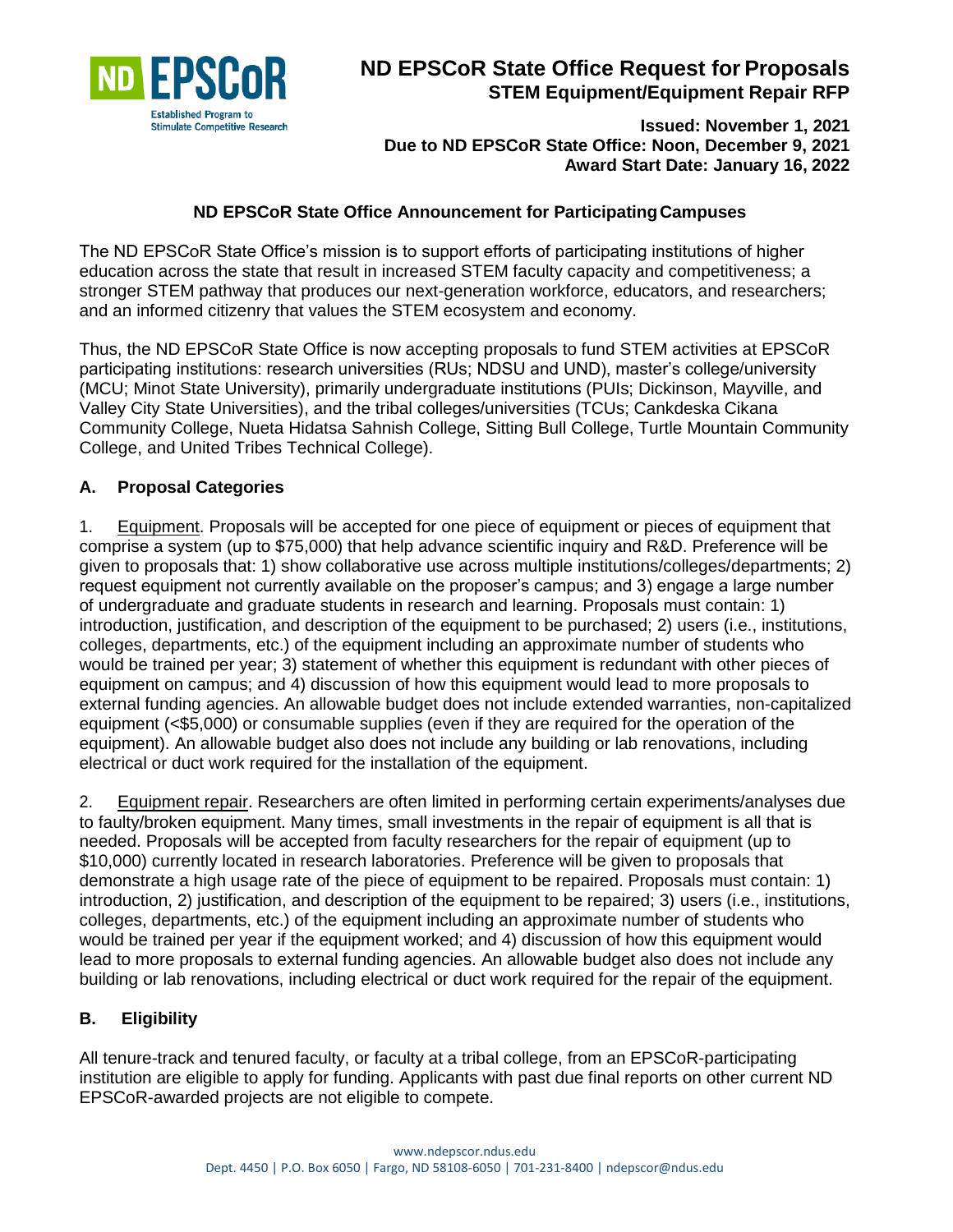# **C. Priority**

The intent of this funding is to build research infrastructure and capacity across the state. In addition, funding priority will be to applicants who did not receive an EPSCoR award in 2019, 2020, or 2021.

# **D. Proposal Submission Deadline**

- December 3, 2021 (5pm): UND's deadline to submit proposals to the UND Office of Research and Sponsored Programs: Submit complete proposal in a single PDF file to Cathy Lerud [cathy.lerud@UND.edu](mailto:cathy.lerud@UND.edu) via e-mail attachment. Please indicate subject line as "STEM Equip/Repair Proposal."
- Proposals are due to the ND EPSCoR State Office no later than noon on December 9, 2021.

The state office has a limited amount of funds to disburse; thus, the submission of a proposal does not automatically guarantee funding.

# **E. Funding Availability**

Funds will be released on/around January 16, 2022 and may be used through May 31, 2022.

## **F. Proposal Preparation Guidance**

The proposal narrative should be no longer than <u>four</u> pages. In addition to the category specific information noted for each category in section A, the narrative must also contain a section on *how the research/activity fits into the strategies outlined in the North Dakota Science and Technology Plan (the July 1, 2018 version).* This section must include references to specific strategies. The current ND Science and Technology Plan can be found at:

<https://www.ndepscor.ndus.edu/fileadmin/ndus/ndepscor/documents/NDSTPlanFINALJune2018.pdf>

Each proposal must contain a cover page and budget (and justification).

- Cover page is at: <https://www.ndepscor.ndus.edu/fileadmin/ndus/ndepscor/STEM/CovSheetSTEM2022.pdf>
- Budget form is at: [https://www.ndepscor.ndus.edu/fileadmin/ndus/ndepscor/STEM/Equipment\\_and\\_repair\\_budget\\_t](https://www.ndepscor.ndus.edu/fileadmin/ndus/ndepscor/STEM/Equipment_and_repair_budget_template.xlsx) [emplate.xlsx](https://www.ndepscor.ndus.edu/fileadmin/ndus/ndepscor/STEM/Equipment_and_repair_budget_template.xlsx)

## **G. Proposal Submission**

Applicants from the primarily undergraduate institutions, master's college/university, and tribal colleges/universities. Please follow your institution's standard process for routing and approving proposals submitted to external agencies. **Each institution may have a different internal deadline for routing purposes.**

Applicants from UND. **The UND Research Office has set an internal deadline of December 3, 2021.** Your proposal requires review and approval through the UND Division of Research and Economic Development, as outlined in "D," above.

Applicants from NDSU. Your proposal requires the signatures of the Department Chair/Dean. **Once you have those signatures, you will submit your proposal straight to the ND EPSCoR State Office.** 

All Applicants. Please submit your proposal electronically as a single, searchable PDF with the subject line "Equip/Equip Repair" to [ndepscor@ndus.edu](mailto:ndepscor@ndus.edu) with copies to Jean Ostrom-Blonigen [jean.ostrom@ndus.edu](mailto:jean.ostrom@ndus.edu) and Janelle Smith [janelle.smith@ndus.edu.](mailto:janelle.smith@ndus.edu)